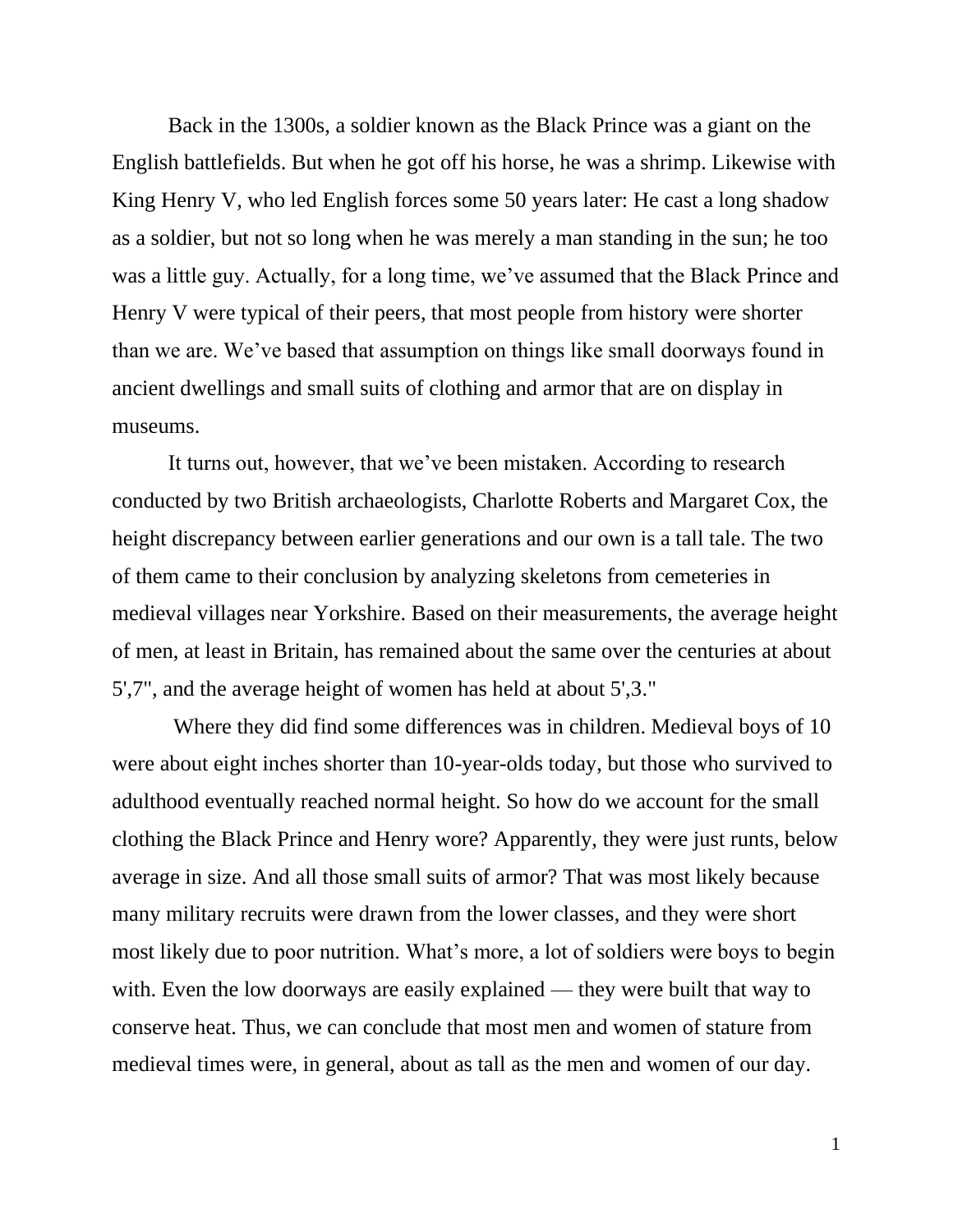Ok so as we read our Bibles we may wonder, what about the people in Jesus' day? Evidence collected by the same archaeologists suggests that they may have been just as tall. But regardless of their height, short or tall, they were most likely more concerned with other matters of stature, as seen in today's Gospel reading from Mark. In it, Jesus confronts his disciples about their argument over who among them was the tallest — er, the greatest. He makes a statement and then gives an example. The statement was, "Whoever wants to be first must be last of all, and servant of all." And for an example, Jesus calls over a child who lived in that house, takes the child in his arms, and declares, "Whoever welcomes one such child in my name welcomes me."

Of course, we probably don't have too much trouble understanding his statement, but without knowing something of those times, we may miss altogether the point of the example. In the middle eastern culture of Jesus' day, children were essentially non-persons. They were left with the women, who themselves were considered subservient to the men, but kids were even further down the social ladder. In fact, only slaves were lower in social standing.

And as if to reinforce the insignificance of children, Mark doesn't even identify the gender of the child. The Greek word he uses is *paidion*, which like the English word "child" that it is translated from, is gender neutral. Thus in the NRSV, the account says that Jesus "took a little child and put *it* among them!" You can't get much more impersonal than "it."

Thus, to say that the followers of Jesus could welcome him by welcoming a child was a mind-blowing suggestion! But Jesus wanted them to understand how God viewed greatness. It came not from being near the top rung of a society's status ladder, but by welcoming those on the bottom rungs, or those who don't have a place on the ladder at all.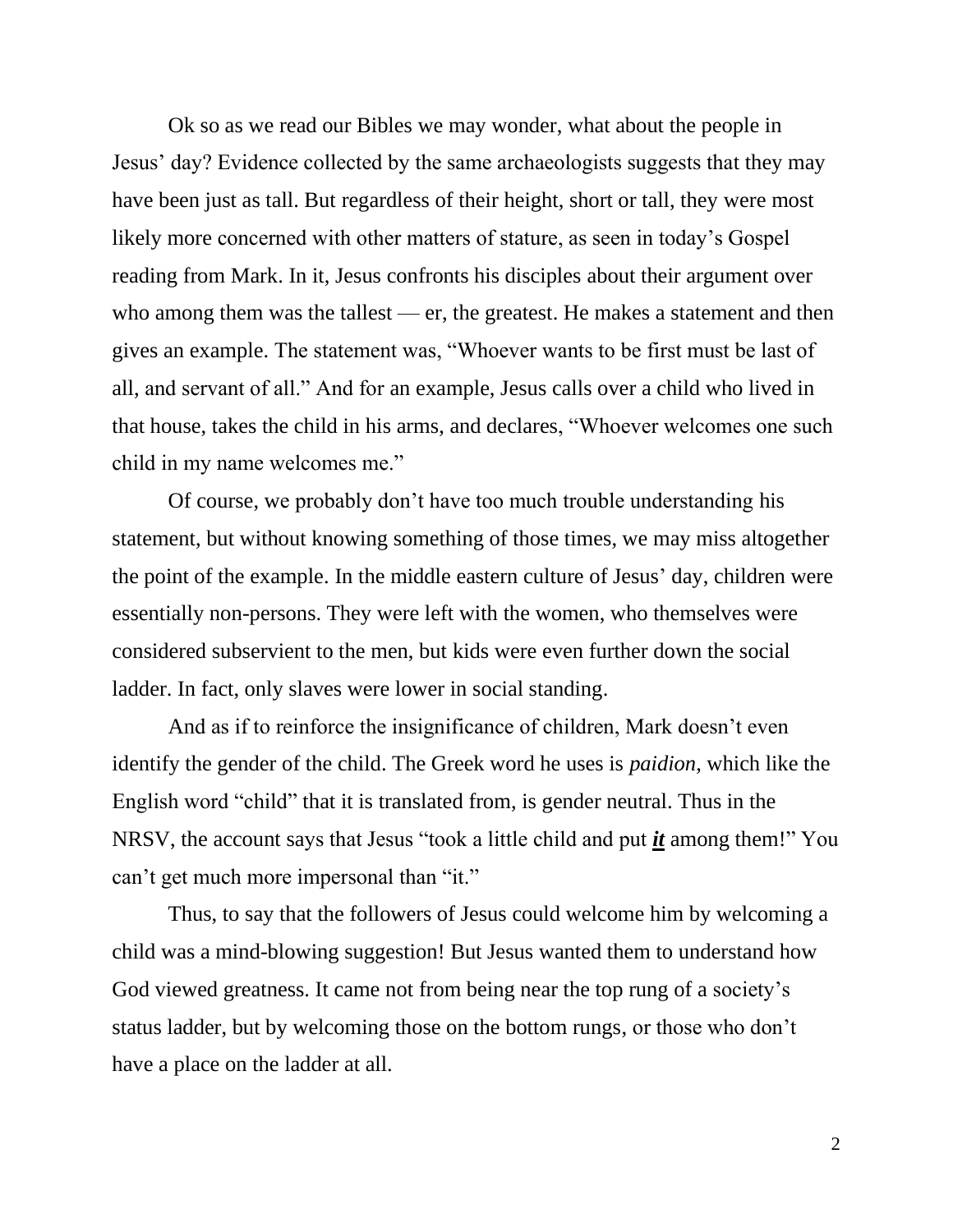"Greatness" is a word based on measurement. The Greek word translated "greatest" in our narrative means "more." In our usual way of thinking, a person can be designated great, only if he or she excels in some way beyond others or is in one way or another *better* than others. For us to be called great would mean that there are others who do not measure up to our status or achievement, and who are therefore less than we are.

To be clear, Jesus was not taking issue with the idea of measurement to determine greatness; he was simply saying that the disciples were measuring in the wrong direction. True greatness is not found in how far we rise above others in status, or fame, or achievement, but in how far we are willing to go; in including and caring for the least and the lowly in his name. Far from calling for a leveling of humankind, Jesus was urging his followers to stand tall in their recognition of every person — even the most decrepit among us — as someone for whom he came. Thus, in welcoming such a one, they and we welcome Jesus. And in welcoming Jesus, we welcome God.

In our story this morning Jesus ties the word "greatness" to the word "welcome." Welcoming is an aspect of hospitality, the cordial and generous reception of others as guests. It's one thing to try to help others from a distance, to throw them our leftovers, or hand-me-downs. But it is quite another to give them the kinds of things we enjoy.

A 10-year-old boy had an opportunity to actually learn a similar lesson. He came home one day from school saying that his class was collecting canned goods to give to the needy, and he wanted to know if he could take some cans from the family's pantry. His mother told him to help himself, so he started setting out cans of beets, succotash, spinach, anchovies, and even a can of ground corn someone had given the family — all things he didn't care for himself.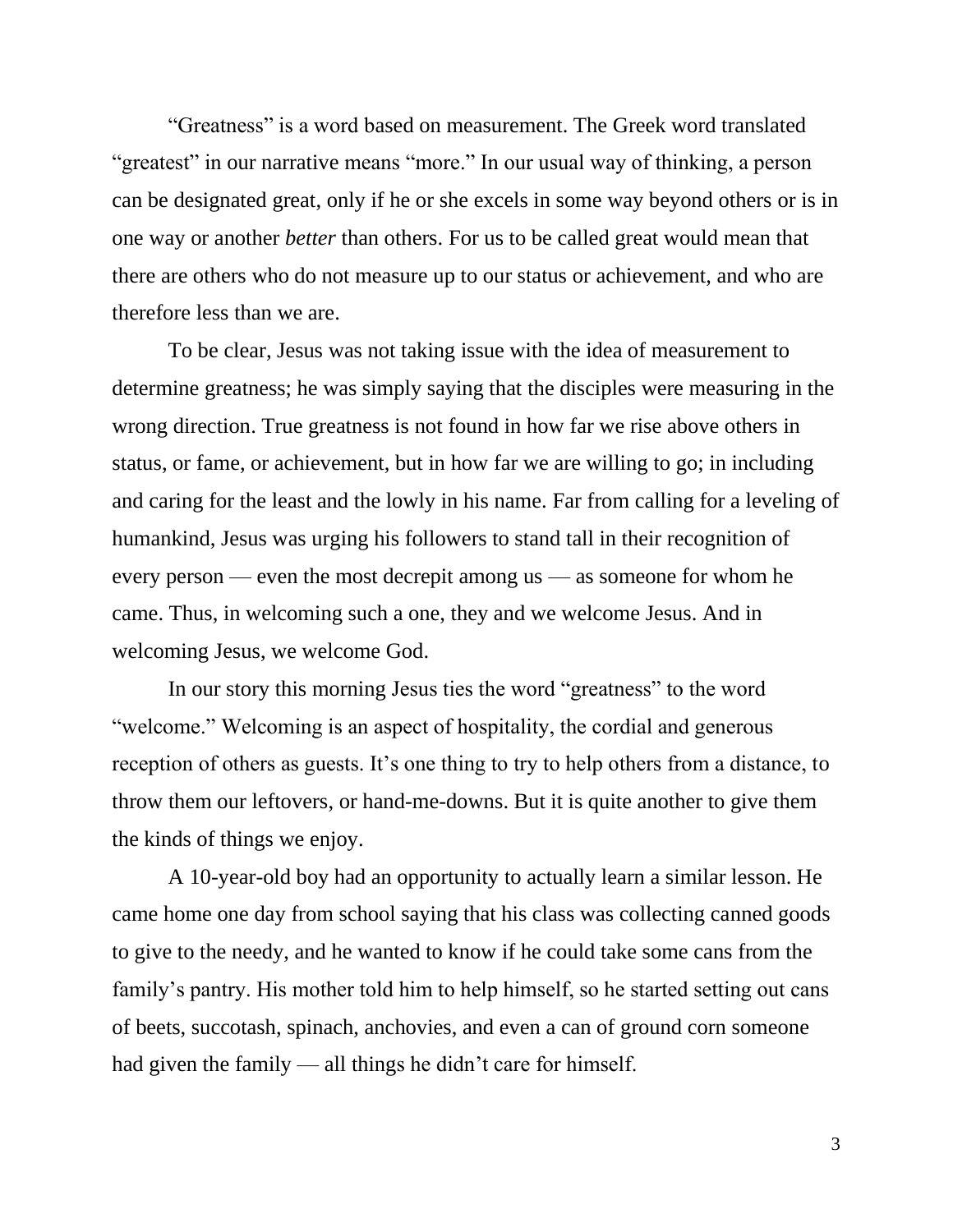When his mother went over and added SpaghettiOs to the pile, however, he objected. He actually liked SpaghettiOs, and didn't want to part with those. His mother patiently explained to him something about what it means to be hospitable — accepting that the needs of others are as important as our own needs, and it is important for us to learn to give others what we ourselves value.

The Bible occasionally takes note of certain characters' physical height, and in that regard, one man once asked his friend if he knew who the shortest person in the Bible was. The friend guessed Zacchaeus, but the man said no, it was Nehemiah. But a third friend insisted there was an even shorter man; Job's pal Bildad the Shuhite (shoe height). But seriously, folks ... as you may recall the Bible even mentions a race of tall people called Nephilim in the books of Genesis and Numbers, and King Saul was noted as standing "a head and shoulders above everyone else," in 1 Samuel. There was also, as many of us remember from our time in Sunday School, a giant named Goliath, and as I previously mentioned, Zacchaeus, at the other end of the linear scale.

Of course, God is the first to note that size doesn't matter! A person's physical size didn't determine the kind of person the individual was, and the people of biblical times knew that as well as we do today. Still, just as we tend to offer preferential treatment toward beautiful people, so biblical people sometimes subconsciously equated physical stature with certain abilities. Even the great prophet-priest Samuel once had to be reminded to look deeper after his first impression of David, didn't measure up.

You may recall that when God sent Samuel to Bethlehem to anoint a new king from the household of Jesse, Samuel took one look at Jesse's eldest son Eliab, who apparently was tall and striking, and thought, "He must be the one!" But not so, for God told Samuel to pass over Eliab, and said, "Do not look on his appearance or on the height of his stature, because I have rejected him; for the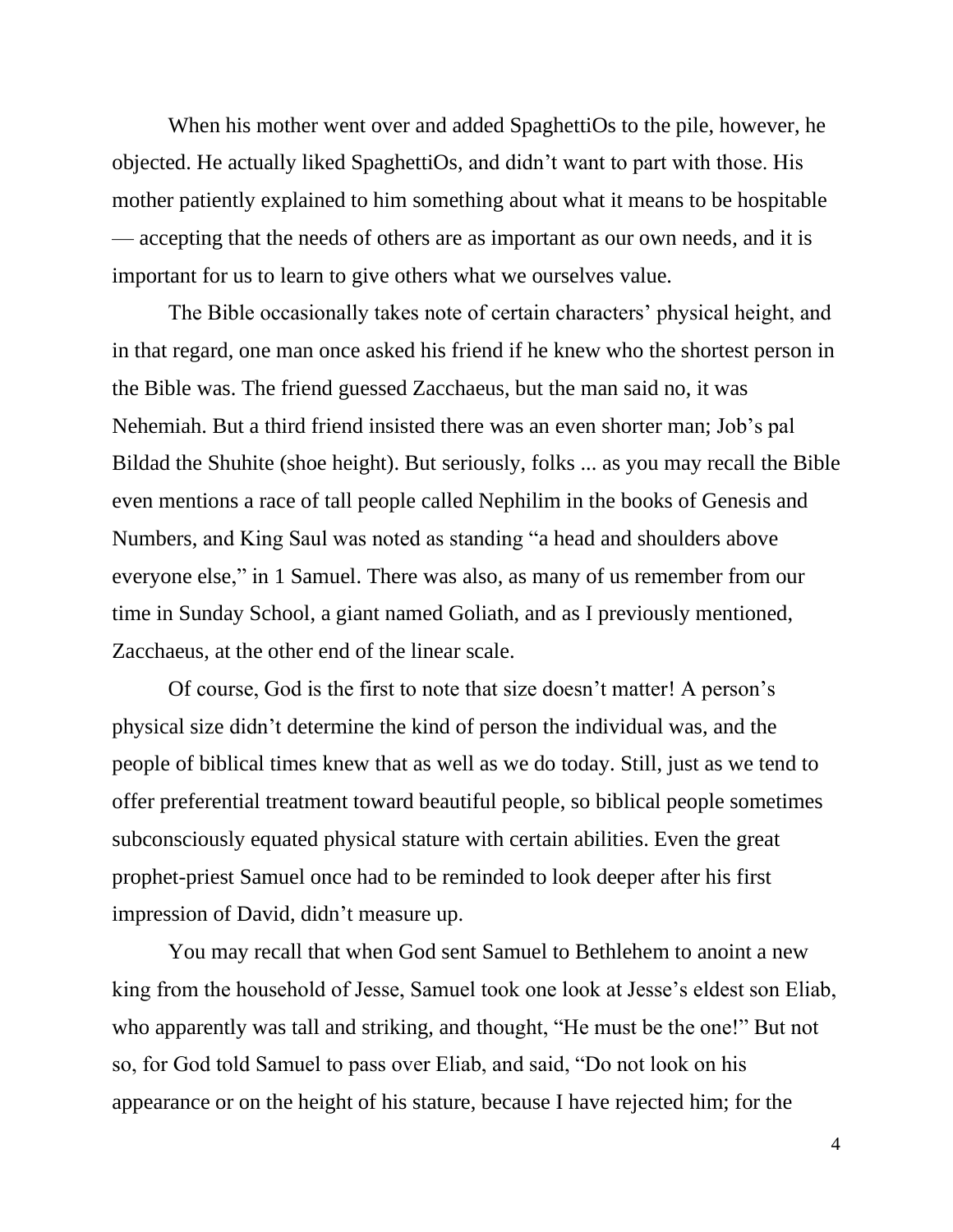LORD does not see as mortals see; they look on the outward appearance, but the LORD looks on the heart."

Well, we know that, of course, and when we actually stop to think about it, we seldom connect a person's height with his or her character. But people stand tall in other ways. Back in 2006, Dana Reeve, the widow of actor Christopher Reeve, died of lung cancer at the age of 44. Tributes poured in about her. She was an actress and singer in her own right, but the praise was largely for the years of care, support and love she gave to her husband after he was paralyzed from a horseback riding accident, and for her work on behalf of others through the Christopher and Dana Reeve Paralysis Resource Center.

On the one hand, we might think that in caring for her incapacitated husband, she was simply keeping her marriage vows — "for better or worse, in sickness and in health" — but so many people do not keep that promise; the stress and strain of a caregiver's life can cause some to flee from it. But Dana put her own goals aside to welcome Chris in his new condition. And through the foundation, the couple reached out to welcome others who had been sidelined by injuries or other causes. The sadness at Dana's death was in part because when someone who stands that tall dies, it leaves a noticeable gap against the sky.

According to research, we now know that our ancestors were, on average, about the same height as our generation. Thanks to certain medical advances, that may not continue to be true for future generations. For example, did you know that back in the early 2000s, the Food and Drug Administration approved the use of injections featuring human growth hormone for healthy children who are simply short. Apparently four years of shots can add an extra three inches to an individual's final measurement. So the human height average may one day go up a bit, and injections may be the way to get there. But for growing tall spiritually, the prescription remains unchanged. The long and short of it for us, is to be hospitable